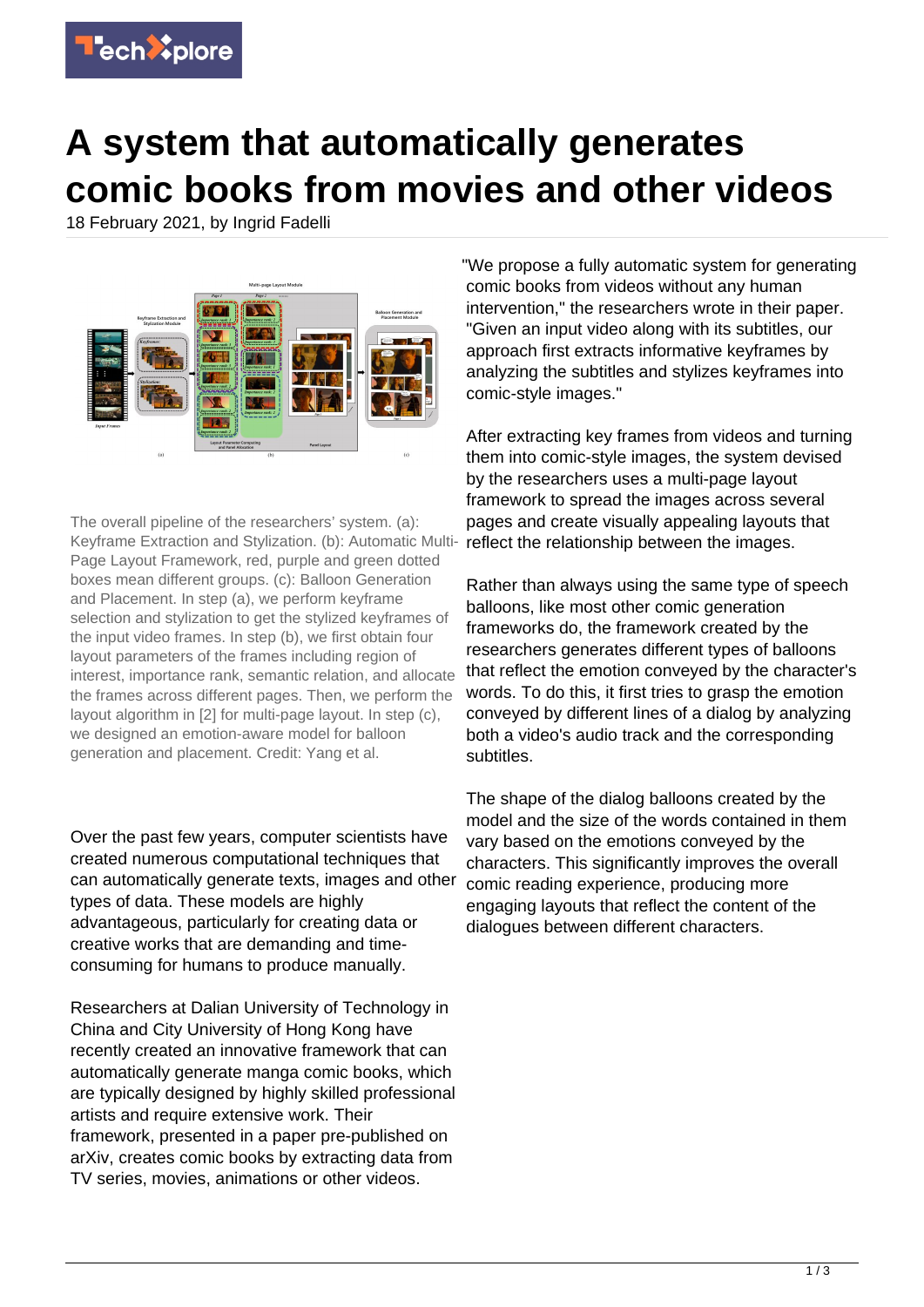



Comparisons of the researchers' method with a state-ofthe-art system called Content-Aware Video2Comics. (a)-(d) comics generated by the researchers' system. (e)-(h) comics produced by Content-Aware Video2Comics. (a) and (e): Titanic (1997) (20th Century Fox, Paramount Pictures and Lightstorm Entertainment). (b) and (f ): The Message (Huayi Brothers). (c) and (g): Friends [Bright/Kauffman/Crane Productions, Warner Bros. Television, NBC and Warner Bros. Television Distribution (worldwide)]. (d) and (h): Up in the Air (DW Studios, The Montecito Picture Company, Rickshaw Productions and Paramount Pictures). Credit: Yang et al.

The speech balloons generated by the system are placed adjacent to the characters who are speaking. To do this, the model first detects different speakers in the video and then places speech balloons that are aligned with the emotions expressed by them in their proximity.

The researchers evaluated their system in a series of experiments, assessing its individual modules and comparing the quality of the comics it produces text balloon generation. arXiv:2101.11111 [cs.CV]. with those generated by other existing state-of-theart techniques for translating videos into comic books. The system was used to generate comics based on 16 video clips extracted from four movies © 2021 Science X Network and series: "Titanic," "The Message," "Friends" and "Up in the Air." These videoclips were between two and six minutes long.

The team asked a group of people to evaluate the overall quality of the comics produced by their

model, in comparison with those produced by an alternative comic generation system. The vast majority of users who took part in this study said that they preferred the layouts created by the researchers' model to those created by the previously developed system.

"Our experiments demonstrate that our system can synthesize more expressive and engaging comics in comparison to a state-of-the-art comic generation system," the researchers wrote in their paper. "Although our system has been shown to achieve promising results, it is still subject to several limitations. For example, the keyframe selection is not accurate enough. In some cases, the selected keyframes are similar to each other, which would certainly introduce redundancy into generated comics."

Once it is perfected, the comic generation system developed by this team of researchers could be used to automatically create engaging comic books based on movies, TV series or other video content. In their next studies, the researchers plan to develop an alternative module for keyframe selection, as this could improve the quality of the layouts produces by their system and reduce keyframe redundancy.

"What's more, inspired by many existing methods that can generate image sequences given a story with multiple sentences, it is possible to produce [comic books](https://techxplore.com/tags/comic+books/) from textual stories and we are interested to extend our method to leverage textual information to help generate manga," the researchers conclude in their paper.

**More information:** Automatic comic generation with stylistic multi-page layouts and emotion-driven [arxiv.org/abs/2101.11111](https://arxiv.org/abs/2101.11111)